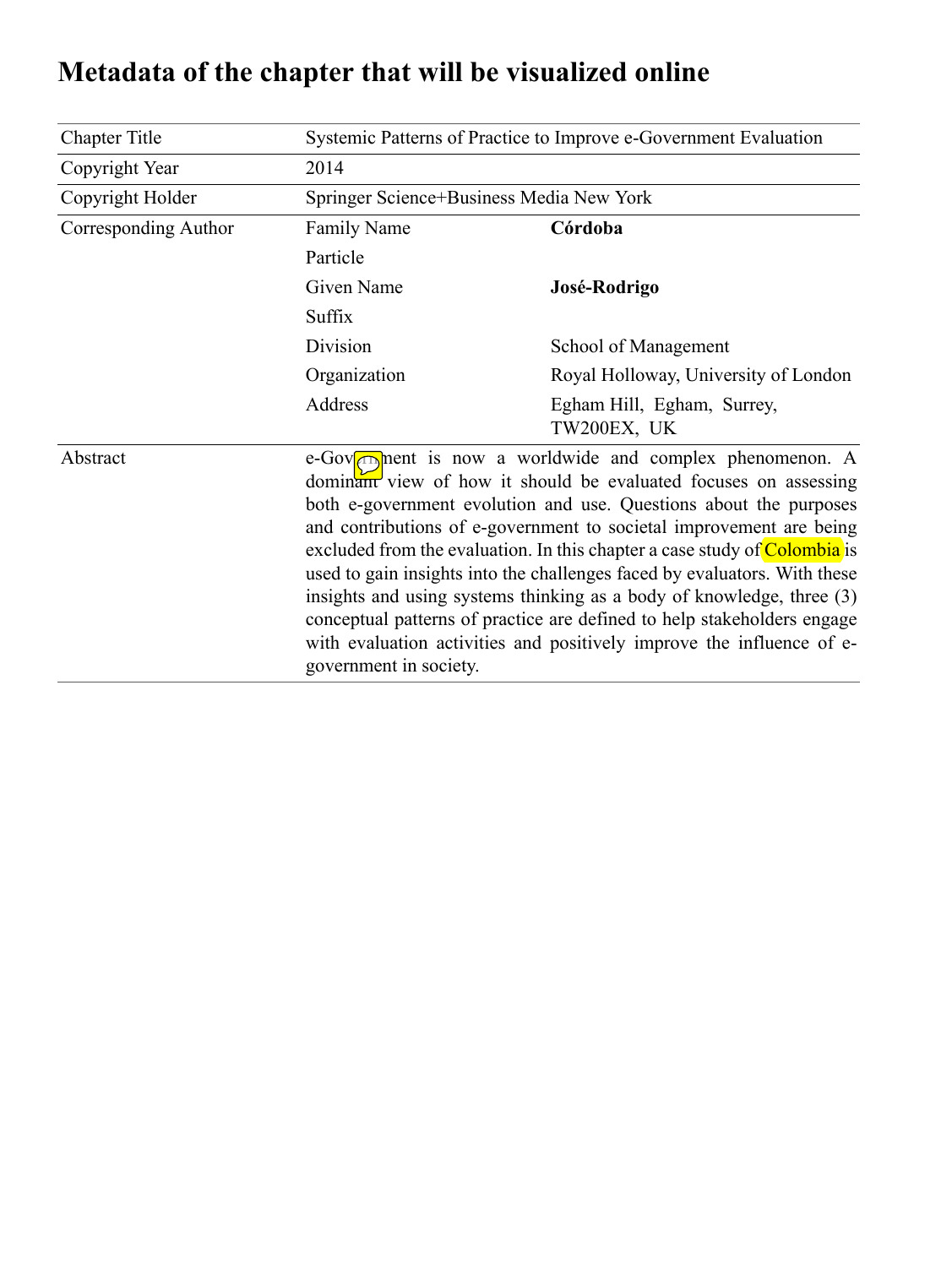### **Chapter 2 Systemic Patterns of Practice to Improve e-Gover** *e-Gover e-Gover e-Gover*

**José-Rodrigo Córdoba**

**Abstract** e-Government is now a worldwide and complex phenomenon. A dominant view of how it should be evaluated focuses on assessing both e-government evolution and use. Questions about the purposes and contributions of e-government to societal improvement are being excluded from the evaluation. In this chapter a case study of Colombia is used to gain insights into the challenges faced by evaluators. With these insights and using systems thinking as a body of knowledge, three (3) conceptual patterns of practice are defined to help stakeholders engage with evaluation activities and positively improve the influence of e-government in society. 5 6 7 8 9  $1<sub>0</sub>$ 11 12

### **2.1 Introduction**

The phenomenon of e-government (electronic government) spreads rapidly and worldwide. Whilst for many governments the primary focus of e-government is to achieve efficiency in terms of economies of scale and communication, they find it difficult to assess the social and political impacts of e-government systems. This chapter argues that this difficulty lies partly in the use of traditional models for e-government (ex post) evaluation (measurement). Such models make the assumption that in order to achieve efficiency, different stages of *evolution* and *diffusion* of e-government have to be completed first. Softer aspects and alternative views of efficiency as perceived by stakeholders are being left out from evaluation. With such a narrow focus, e-government could be contributing to transform the public sphere of societies into an electronic market of products and services exclusive for those who can afford them and thus converting citizens into passive consumers 14 15 16 17 18 19 20 21 22 23 24 25

M.P. Rodríguez-Bolívar (ed.), *Measuring E-government Efficiency*,

Public Administration and Information Technology 5, DOI 10.1007/978-1-4614-9982-4\_2, © Springer Science+Business Media New York 2014

13

1 2  $\mathbf{z}$ 

4

J.-R. Córdoba (⊠)

School of Management, Royal Holloway, University of London, Egham Hill, Egham, Surrey TW200EX, UK e-mail: j.r.cordoba-pachon@rhul.ac.uk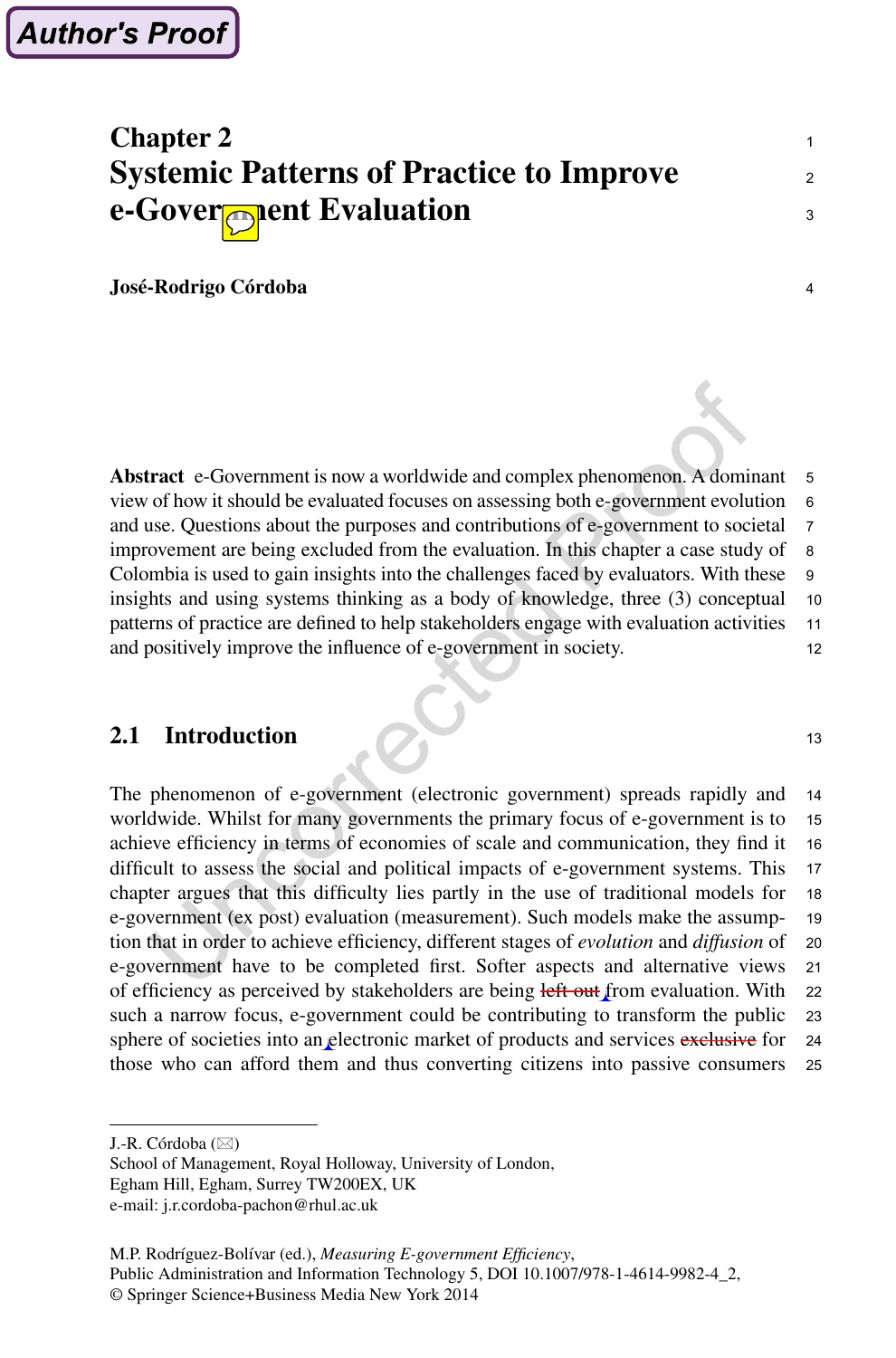(Ciborra [2005;](#page-14-0) Mattelart [2003\)](#page-15-0). A key question therefore that this chapter addresses 26

is: How can e-government evaluation be more comprehensive and inclusive? 27

This chapter proposes a number of *conceptual patterns* to enhance critical reflection in e-government evaluation from the perspective of different stakeholders. The word pattern is used here to exemplify an ideal situation in which different stakeholders jointly evaluate and act on the implementation of e-government systems. The definition of patterns is inspired in the ideas of applied systems thinking (Jackson [2003;](#page-15-0) Midgley [2000](#page-15-0)) and more concretely in a programme of research to support information systems activities with systems thinking ideas and methodologies (Córdoba [2009\)](#page-14-0). 28 29 30 31 32 33 34 35

Although the proposed patterns are conceptual in nature, their definition draws on insights from a case study of an e-government evaluation approach that is currently used by the government of Colombia (GovLinea [2009;](#page-15-0) Rodriguez and Cusba [2011\)](#page-16-0). Colombia is regarded as a best practice case of e-government in South America (Parra [2011\)](#page-16-0) and elsewhere (Ndou [2004\)](#page-15-0). The case study involved a review of relevant policy documents, evaluation reports and three interviews with members of the Colombian e-government programme (technical director and two people responsible for evaluation). The idea was to elicit some key challenges which could then be interpreted in the light of relevant theory and suggest future improvements for practice (Walsham [1995](#page-16-0)). From the insights of the case study and using systems thinking as a conceptual lens, the proposed patterns can enable e-government users, administrators and technology experts work together to improve evaluation practice and the contribution of e-government to societal improvements. 36 37 38 39 40 41 42 43 44 45 46 47 48

The chapter is organised as follows: A context for e-government is set with a view of it as a complex phenomenon and in need of enriching its evaluation. Key challenges for e-government evaluation are identified through the case study of Colombia. With systems thinking as a conceptual lens, three (3) patterns to improve evaluation are proposed to address these challenges. Some implications for e-government evaluation practice and policy are drawn in the concluding section. 49 50 51 52 53 54

#### **2.2 e-Government and Its Evaluation** 55

There is no single or agreed definition of the phenomenon of e-government. Instead, there are several definitions to account for different manifestations of this phenomenon (Heeks and Bailur [2007;](#page-15-0) Henman [2010;](#page-15-0) Marche and McNiven [2003;](#page-15-0) United Nations [2010\)](#page-16-0). To some people, e-government involves the use of information and communication technologies in public administration. To others, it is the use of systems and technologies to transform relationships between government organisations and citizens, including electing and communicating with government representatives. The different manifestations of e-government include e-procurement, e-marketing, e-management, e-service provision and e-democracy (Henman [2010\)](#page-15-0). In all these manifestations, e-government is conceived of as a vehicle to enable countries to *move* from a purely operational or transactional nature towards states of governance, where transparency, public accountability and participation become 56 57 58 59 60 61 62 63 64 65 66 67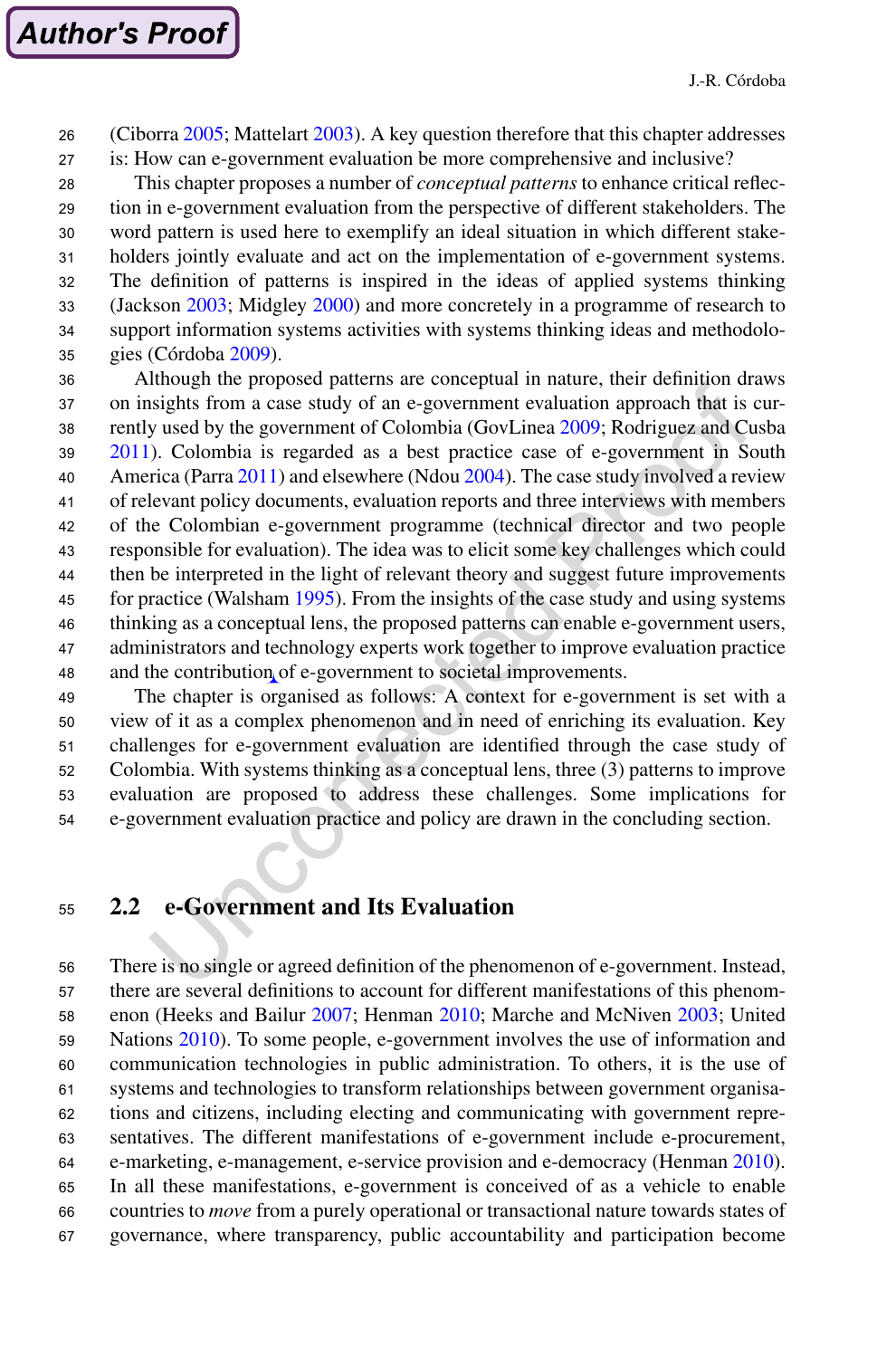- **Author's Proof** 
	- 2 Systemic Patterns of Practice to Improve e-Government Evaluation

attributes or measures of such governance (Calista and Melitsky [2007;](#page-14-0) Marche and McNiven [2003\)](#page-15-0). 68 69

The variety of definitions and scope offered to e-government (local, regional or national) reinforce the view that this phenomenon is complex and therefore difficult to evaluate (Irani et al. [2008](#page-15-0)). An early paper by Gupta and Jana [\(2003](#page-15-0)) suggests that the degree of complexity of e-government evaluation arises due to the different dimensions or aspects that governments want to evaluate. These could be economic, political or social (Chircu [2008\)](#page-14-0) in order to account for a variety of benefits and costs. In addition, gathering relevant data for evaluation according to Gupta and Jana requires the use of different estimation methods and techniques: 'Hard' ones can be used to quantify costs and benefits, whereas 'soft' ones aim to gather ideas about values and impacts of e-government systems from the perspective of users and those individuals managing or operating them (Gupta and Jana [2003](#page-15-0)). 70 71 72 73 74 75 76 77 78 79 80

Despite a declared degree of complexity in e-government and a number of evaluation approaches being available from the information systems literature (Farbey et al. [1999](#page-15-0); Irani and Love [2001\)](#page-15-0), what seems to predominate in practice is the use of one or two types of evaluation models. These are *evolution based and service quality based*. 81 82 83 84 85

*Evolution*-*based models* of evaluation aim to assess the degree of implementation achieved in the different stages of e-government evolution. Models assume that e-government evolves through stages of information, interaction, transaction, integration (vertical and horizontal), transformation and ultimately a stage of e-governance (Andersen and Henriksen [2006](#page-14-0); Layne and Lee [2001\)](#page-15-0). Government organisations and those individuals who are responsible for implementing e-government services should assess their progress in implementing services and thus moving from one stage to another. The outcome of evaluation is a summative assessment of the degree of completion of e-government plans and projects and a cost/benefit analysis at each stage. Aspects that are assessed include financial (cost avoidance, cost efficiencies, increase in service levels or quality), social (dissemination of information, public value creation, improved resource allocation) and political (enablement of democracy, transparency, accountability, social justice or liberty) (Chircu [2008;](#page-14-0) Grimsley and Meehan [2007](#page-15-0); Papadomichelaki and Mentzas [2012\)](#page-15-0). Although the opinion of citizens is an essential input for this type of evaluation models, the focus is on determining the degree of achievement of government goals. 86 87 88 89  $90$ 91 92 93 94 95 96 97 98 99 100 101

*Service*-*quality*-*based models* gauge the users' degree of satisfaction with services and their current or future intention to use them (Alshawi and Alalwany [2009;](#page-14-0) Connolly et al. [2010](#page-14-0); Papadomichelaki and Mentzas [2012](#page-15-0); Verdegem and Verleye [2009](#page-16-0)). Focus of evaluation is on identifying features of e-government systems as presented through websites, portals and other channels which work or which do not work for users. Evaluation models consist of a series of variables related in cause-effect (hypothesis) form so that users' intention of e-government service use is the by product of different aspects including service friendliness, ease of use of systems, speed and security of transactions, protection of personal information and degree of control over the service (Gilbert et al. [2004](#page-15-0); Grimsley and Meehan [2007](#page-15-0)). The outcome of evaluation is an identification of several aspects (technical, procedural and organisational) which need attention in order to improve satisfaction and hence service use. 102 103 104 105 106 107 108 109 110 111 112 113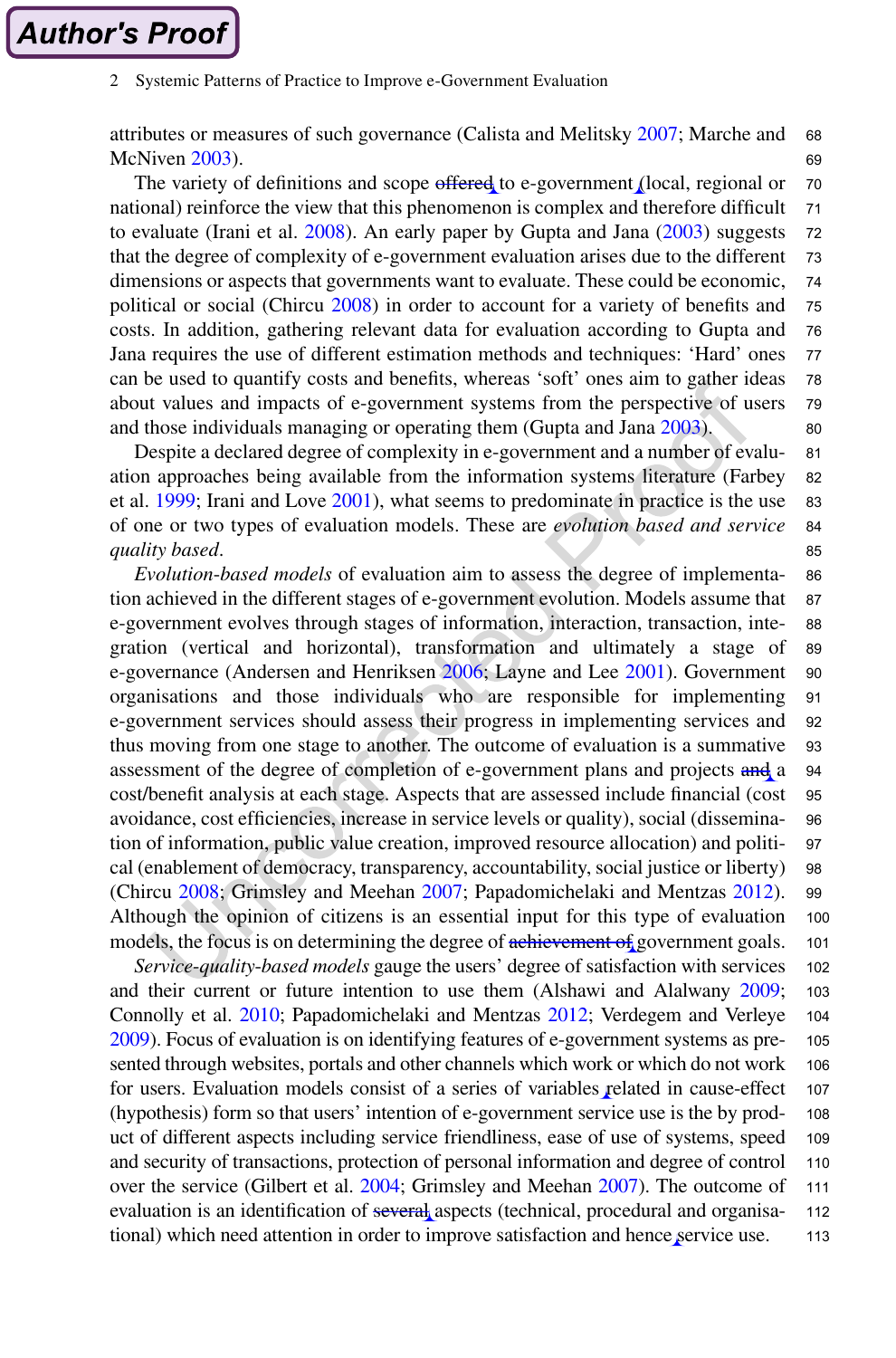Underpinning the above two types of evaluation of e-government, there are unquestioned assumptions: (1) Efficiency in e-government is about achieving economies of scale by streamlining government activities which in turn will make communications between governments and their constituencies faster, friendly, reliable and cost effective and (2) all e-government stakeholders agree with this view on efficiency because it is deemed as 'citizen centred' (in other words it is assumed that this is what citizens want) (Holmes [2001](#page-15-0)). 114 115 116 117 118 119 120

Both of these assumptions contribute to generate a limiting and passive attitude of stakeholders towards e-government, that of mere consumers of services. They need to be challenged in e-government evaluation by enabling stakeholders to express their concerns so that they can also define how information systems and technologies can contribute to improve their quality of life in society (Córdoba [2009](#page-14-0)). 121 122 123 124 125

These assumptions have been considered in the literature. Although examples of participative stakeholder evaluation have been proposed in the literature of information systems (Remenyi and Sherwood-Smith [1999](#page-16-0); Walsham [1999\)](#page-16-0) and e-government (Grimsley and Meehan [2007;](#page-15-0) Irani et al. [2008\)](#page-15-0), the resulting evaluation approaches seem to subordinate evaluation to successful e-government implementation and thus to economic efficiency. Furthermore, little is provided in the form of practical tools to evaluation stakeholders so they can do the evaluation themselves. This chapter aims to contribute to address these shortcomings by drawing on the insights obtained from a case study on e-government evaluation in Colombia and using systems thinking to conceptualise practical ways to improve evaluation practice. In the next section, the case study is presented. 126 127 128 129 130 131 132 133 134 135 136

#### **2.3 A Case Study: Colombia's e-Government Evaluation Model** 137 138

In the practice of e-government evaluation, many governments use a combination of both of the models presented above (Gupta and Jana [2003](#page-15-0)), and they also incorporate project management techniques to assess and act on the degree of completion of their plans. What follows is a brief presentation of a case study of an e-government evaluation programme in Colombia, a country which is regarded as best practice in South America given the growth in the number of e-government services being provided in the last few years and the rankings obtained in the United Nations index of e-government (Parra [2011](#page-16-0)). The case presented involved review of key policy documents (ColombiaDigital [2006](#page-14-0); GovLinea [2009](#page-15-0); Mincomunicaciones [2007;](#page-15-0) Vision-2019 [2005](#page-16-0)), evaluation reports (GovLinea [2011\)](#page-15-0) and interviews with the technical director and evaluators of the programme in the period between 2007 and 2011 (Rodriguez and Cusba [2011](#page-16-0); Sin [2007](#page-16-0)). Permission was granted to use material from interviews and documents. 139 140 141 142 143 144 145 146 147 148 149 150 151

To date, the Colombian government has developed an evaluation model that aims to assess progress in the achievement of different objectives related to *both* the implementation of electronic government services and their use by citizens and 152 153 154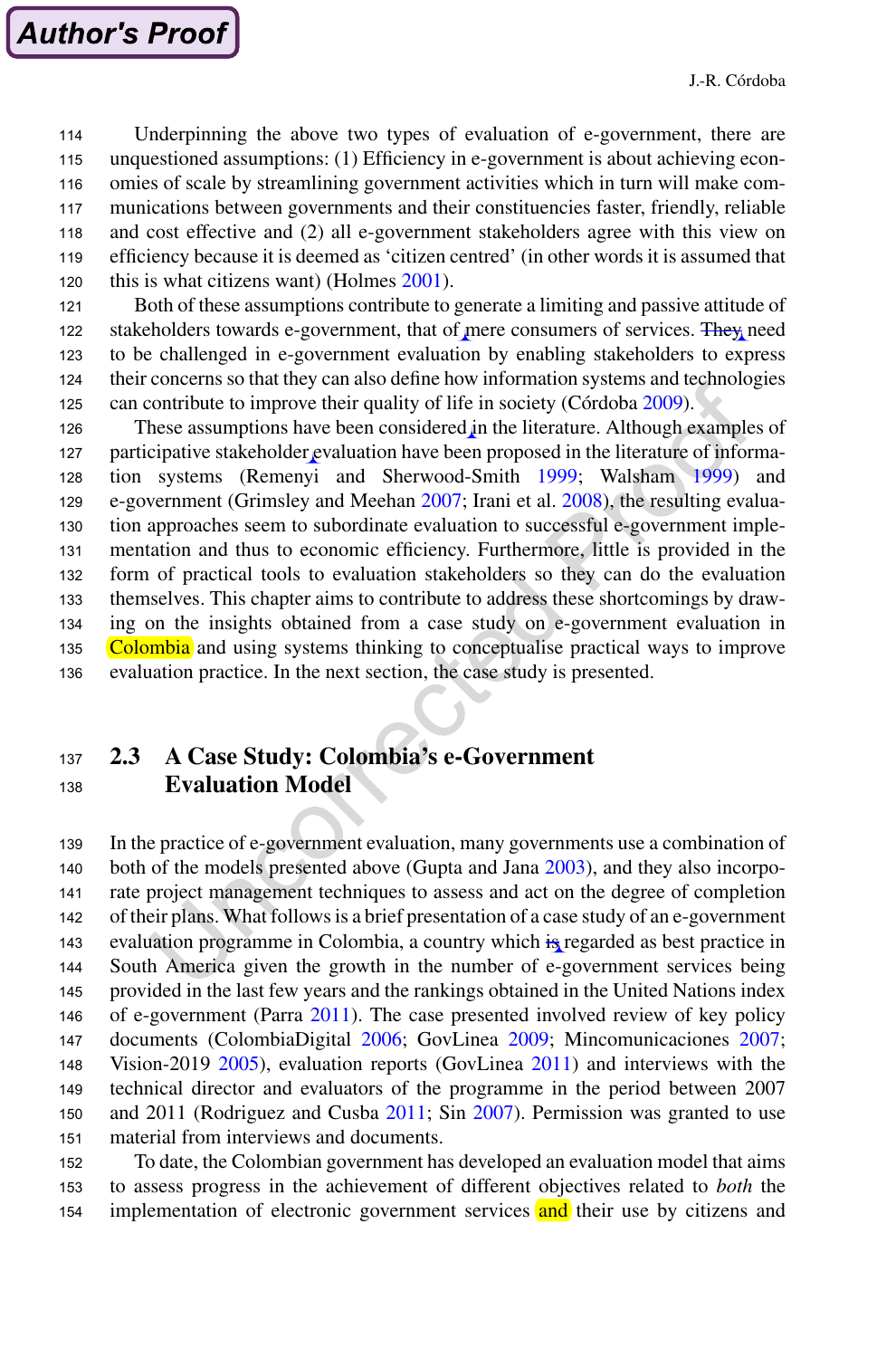

2 Systemic Patterns of Practice to Improve e-Government Evaluation



businesses (GovLinea [2009](#page-15-0); Rodriguez and Cusba [2011](#page-16-0)). As seen in the figure below, the model gathers data to assess progress in three (3) main areas: governance, citizenship and competitiveness. Governance refers to efficiency in the delivery of e-government services in seamless, comprehensive and transparent ways. Citizenship relates to the enabling of dialogue, democratic decision-making and accountability through the use and delivery of such services. Competitiveness means an increase in productivity and opportunities for growth for both government organisations and businesses via e-government services (GovLinea [2009](#page-15-0); Rodriguez and Cusba  $2011$ ) (Fig. 2.1). 155 156 157 158 159 160 161 162 163

[AU1]

There are three main user *groups* involved in e-government evaluation, *citizens*, *businesses and government organisations*, for which evaluation has a number of **components**: inputs, processes, outputs and impacts. As the figure above shows, processes require certain **inputs** to run and will generate certain **outputs or results** which in turn can be used to assess different **impacts** (including benefits) of e-government in governance, citizenship and competitiveness. 164 165 166 167 168 169

Each of the components of the model (inputs, processes, outputs and impacts) has associated a number of **attributes** (adjectives) and **aspects** which in turn have **indicators**. Indicators are measured via **variables** for which data (quantitative, qualitative) is collected from the main user groups. For government organisations, data is collected via questionnaires from interviews and by also examining each organisation's website or portal. For both citizens and businesses, data for variables is collected in the form of questionnaires<sup>1</sup>. 170 171 172 173 174 175 176

<sup>1</sup>According to Colombian e-government evaluators, for businesses two evaluation interviews are conducted: one with the legal representative and another with the person in charge of using an e-government service.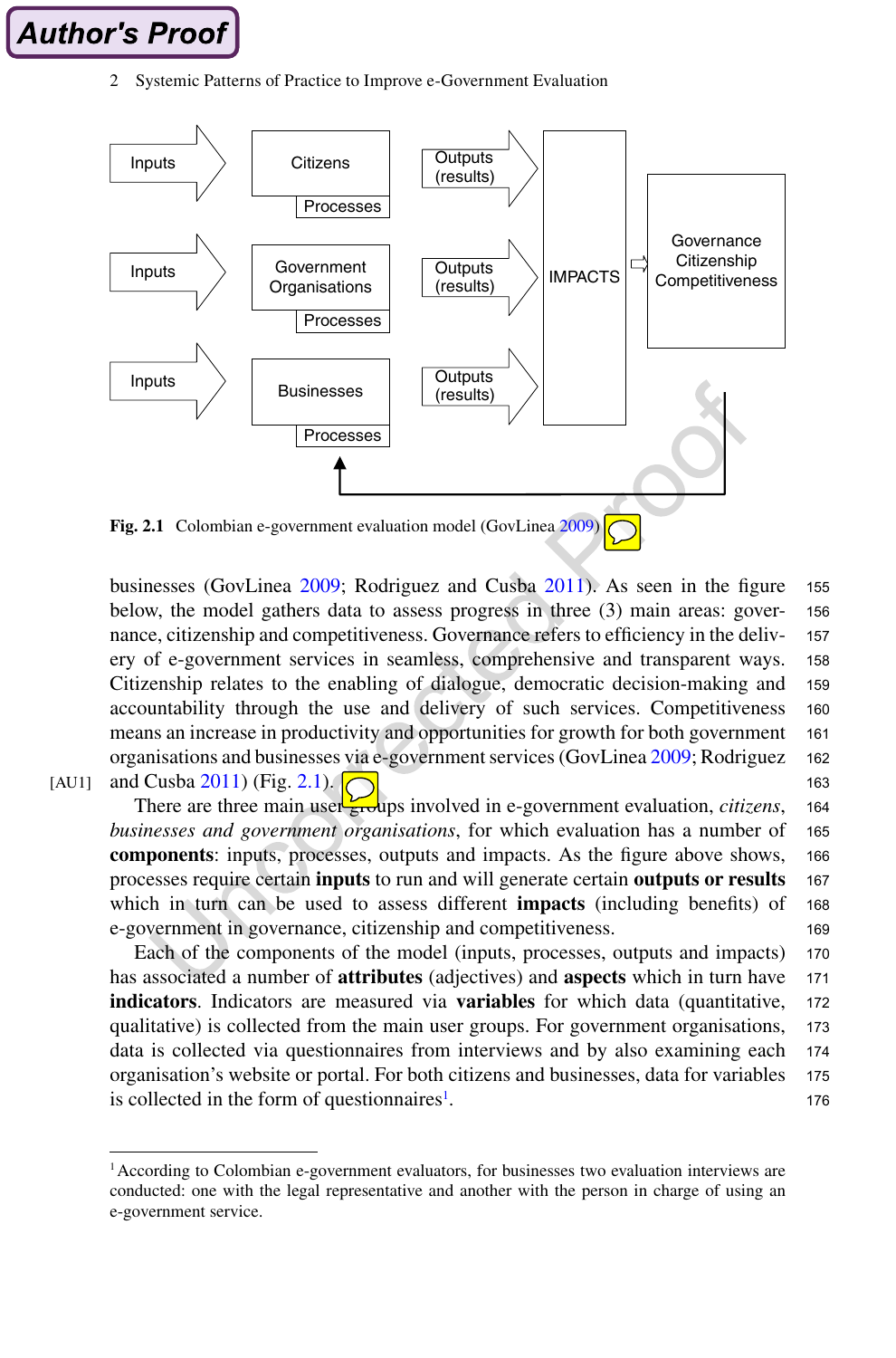The results of the model are calculations performed in the data from variables and grouped according to each of the model's components. Results obtained between 2008 and 2011 (GovLinea [2011](#page-15-0)) indicate that overall, many government organisations are reasonably on target to implement their e-government services and meet most of the expected transformation stages expected (publication, transaction, interaction) although an initial goal was to have 100 % of e-government services implemented by 2010 (GovLinea [2009\)](#page-15-0). Results show that citizens and businesses perceive that e-government services offer them up-to-date and accurate information in a very friendly way and that there are important savings in cost and time being obtained (GovLinea [2011](#page-15-0)). Evaluation reports recommend government institutions at different levels (national, regional, local) to continue working to make their internal processes to become more interoperable, transparent and efficient. 177 178 179 180 181 182 183 184 185 186 187 188 189

#### *2.3.1 Challenges to Improve Evaluation* 190

The above model combines elements of evolution and service quality types of evaluation. On the one hand, it enables the Colombian government to have an overall view of how e-government plans are progressing in each government organisation. On the other, it gathers citizens and government officers' perceptions about their satisfaction with the e-government services provided. However, there is still room for improvement. The following challenges were identified when interviewing Colombian evaluators (people responsible for administering the evaluation) and asking them about their future plans (Rodriguez and Cusba [2011](#page-16-0); Rodriguez [2011,](#page-16-0) [2012\)](#page-16-0). In this section these challenges are highlighted and related to the broader literature on e-government and its evaluation. 191 192 193 194 195 196 197 198 199 200

First, there is a challenge to quantify different types of data to feed into the evaluation model. As e-government evaluators in Colombia say, 201 202

We can talk about governability, governance…do I trust more in the government, do we trust more in my institutions?…the other terms [competitiveness, efficiency] could be easier to define…the difficulty is to gather information [evaluation], the baseline, then do the follow up…so far we have got good results, but now we want to transit from perception to [hard] data, so that in the medium term we can measure the real impact of e-government... from all groups' perspectives [citizens, businesses, government organizations]…from the offer and the demand sides of e-government. (brackets added) (excerpt from interview) (Rodriguez and Cusba [2011\)](#page-16-0) 203 204 205 206 207 208 209 210

For Gupta and Jana [\(2003](#page-15-0)), there are many aspects for which quantitative information is not available, and therefore they are excluded from e-government evaluation. A degree of subjectivity is inevitable when it has to be decided by someone in government *what* impacts are to be measured and *how* these relate to perceived benefits by e-government users (including government organisations themselves). Subjectivity is also reflected when users of e-government have to 'rate' their satisfaction with the provision of e-government services. 211 212 213 214 215 216 217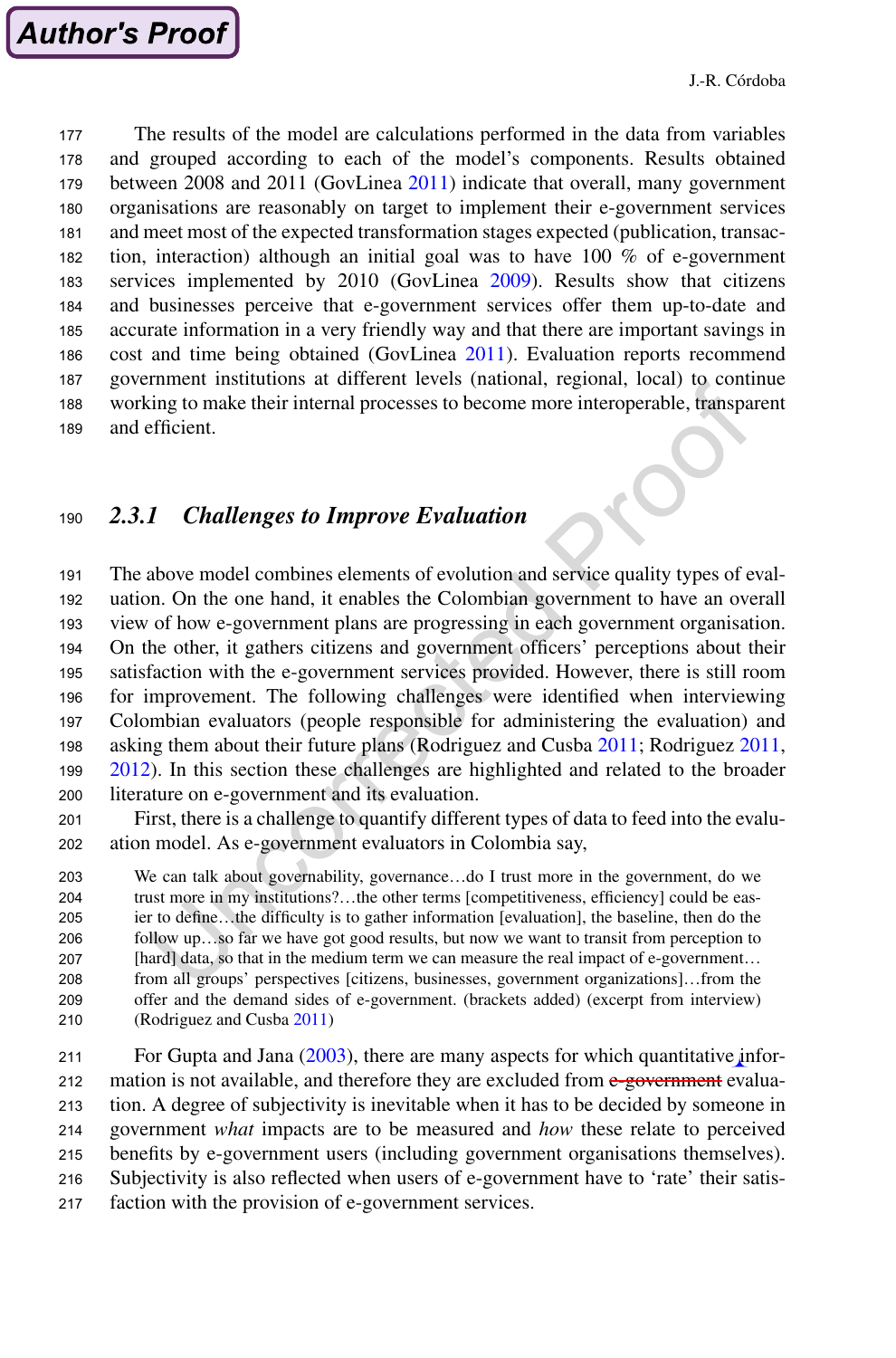- **Author's Proof** 
	- 2 Systemic Patterns of Practice to Improve e-Government Evaluation

A second challenge arises when government organisations intend to use the results of evaluation models to influence future action. It becomes difficult to know why exactly e-government has delivered a particular benefit or impact, and therefore it is not easy to decide where action needs to be taken or rewarded in government (Gupta and Jana [2003](#page-15-0), p 369). Excessive concern with performance measurement can leave little room to the **management** of such performance (Northcott and Taulapapa [2012](#page-15-0)). According to Colombian evaluators, 218 219 220 221 222 223 224

To date, we have not been fully judicious in feeding back [evaluation results] to [all] actors…we simply upload the results…we do not often provide feedback neither do we sit with organizations because we do not have the capacity to sit with all [government] organizations and encourage them to evaluate themselves. (brackets added) (excerpt from interview) (Rodriguez and Cusba [2011](#page-16-0)) 225 226 227 228 229

In order to address the above challenges, this chapter proposes that e-government evaluation should be considered a system that is part of a wider system (Ackoff [1981\)](#page-14-0) and whose activities will also have implications for and will be affected by other domains of activity within government and beyond. With this consideration in mind, there is the possibility for stakeholders to co-define what they want from e-government, how they consider best to achieve e-government efficiency and how to evaluate it. By using systems thinking as a conceptual lens, several possibilities to improve evaluation can be developed which include: 230 231 232 233 234 235 236 237

- • e-Government can be considered a socio-technical system so that different perspectives of stakeholders can be elicited and considered in systems design and maintenance (Olphert and Damoradan [2007](#page-15-0)). 238 239 240
- Evaluation processes can then support the search for different purposes associ-ated to e-government by those designing, managing or using e-government services (Checkland and Poulter [2006\)](#page-14-0). 241 242 243
- Purposes and ways to evaluate efficiency can be continuously defined and revisited with a view to consider what really works and why (Chapman [2002\)](#page-14-0). This includes discussions about what counts as evaluation data as well as how data is to be collected (Midgley [2000](#page-15-0)). 244 245 246 247

To take these possibilities forward, the ideas of Córdoba on patterns of systems practice are explored now (Córdoba [2009\)](#page-14-0). According to Córdoba, a *pattern* reflects a commonly accepted way of working by different stakeholders in the pursuit of societal improvements. He defines three patterns to capture ways of using systems ideas and methodologies in dealing with complex information systems problems. With patterns, those people in charge of planning or evaluating information systems can decide what is relevant to address in a particular situation and employ systems thinking ideas accordingly. 248 249 250 251 252 253 254 255

Patterns described are possible scenarios of dialogue and participation of stakeholders. Under each of the patterns proposed, there are specific activities involving critical reflection as well as systems methodology use as follows: 256 257 258

The first and most common pattern is an *idealist* one. Within this pattern people focus on generating or adopting a *transformative vision* of a future organisation 259 260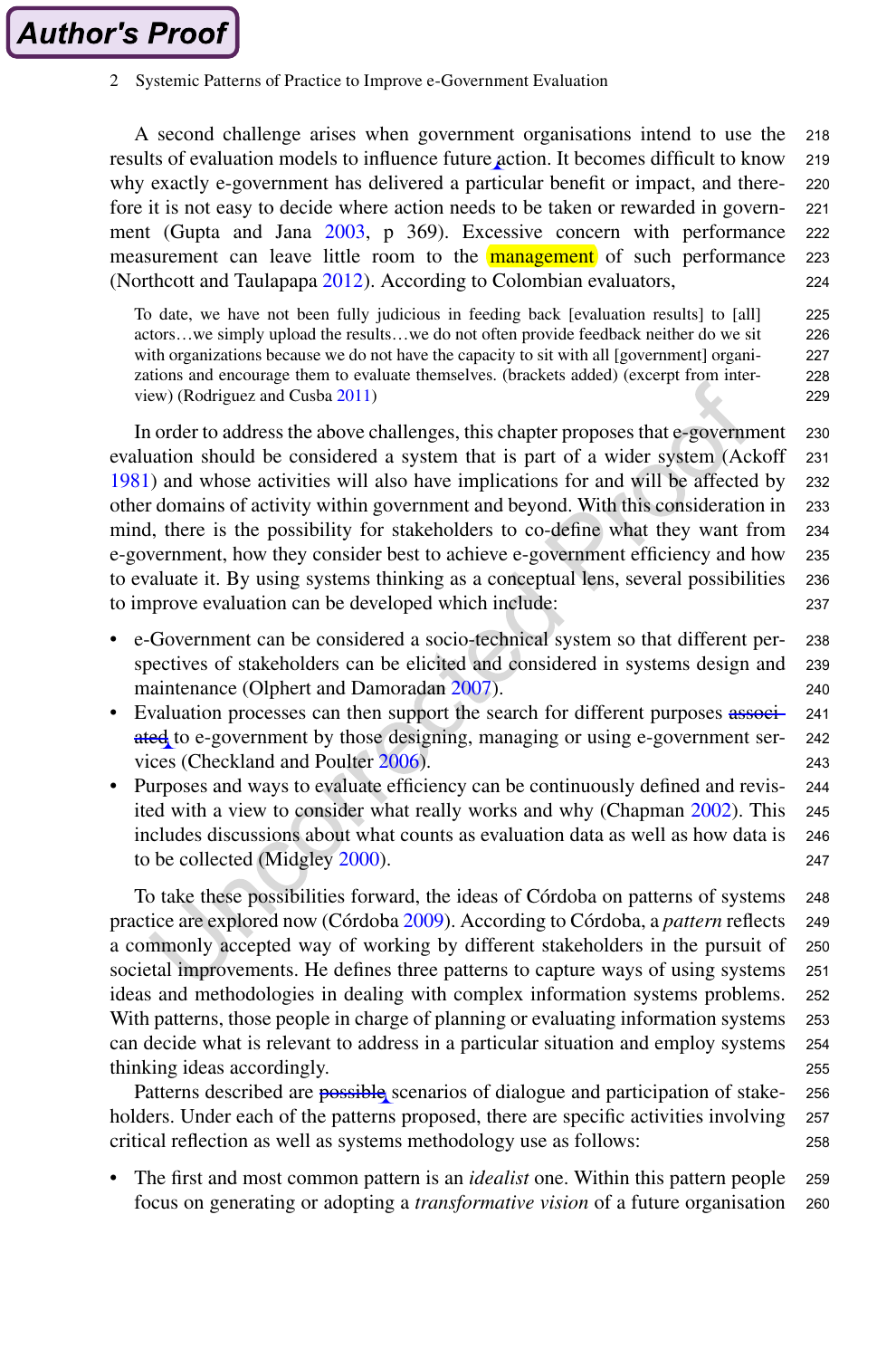

or a situation and define the role of information systems and technologies to implement the vision. The use of systems thinking and methodologies within this pattern consists of enabling stakeholders to define a vision or to make it operational to their level of work in the form of concrete action plans as well as mechanisms to evaluate progress in making the vision happen. 261 262 263 264 265

- A second pattern of systems practice is called *strategic*. This pattern highlights a focus on *shaping* the use of systems and technologies according to people's values, concerns and aspirations. Engagement, participation, dialogue and debate are key activities. Systems methodology use aims to support interactive design of actions for improvement of a situation which would require their continuous evaluation through provision of information. 266 267 268 269 270 271
- A third pattern considers that the use of systems and technologies in organisations and society has a degree of unpredictability because of *power relations*; therefore, people can use them for their own ethical purposes. Ethical reflection should be about who we want to become in the light of constraints and possibilities generated by power relations and **how we can use** available systems and technologies to become who we want to become as individuals or groups. 272 273 274 275 276 277

The choice of a dominant pattern to follow obeys what is relevant as well as what is feasible to do in a situation. In some cases there might be willingness and commitment to generate transformative vision or a need to firm up a vision under which a radical use of systems and technologies should be achieved. In other cases and once organisations have some information systems plans in place, it might be more feasible to facilitate dialogue and exploration. Or in other cases the situation appears as complex, with many conflicts of interest at hand as well as divergent perspectives on what should be done. 278 279 280 281 282 283 284 285

Using the above ideas on systems thinking and patterns of practice, the chapter now proceeds to propose three evaluation patterns which could then help people involved and affected by e-government evaluation improve their evaluation activities. The aim is not to replace but rather complement the use of existing evaluation models by facilitating participation and critical reflection for the benefit of e-government stakeholders and societies in general. 286 287 288 289 290 291

#### **2.4 Idealist Pattern for e-Government Evaluation** 292

Under this pattern, the aim of evaluation is to define a vision of how e-government is to improve life in society for individuals. The achievement of a vision requires meeting a number of preconditions in terms of the technological infrastructure that is needed to provide e-government services. These preconditions are to be validated in relation to their feasibility as well as to how they contribute to generate a supporting operational environment to advance towards the desired vision. 293 294 295 296 297 298

What this pattern suggests is a continuous and comprehensive planning and review of e-government so that its evaluation becomes an integrated effort to its development. In other words, evaluation is the overall feedback component of the 299 300 301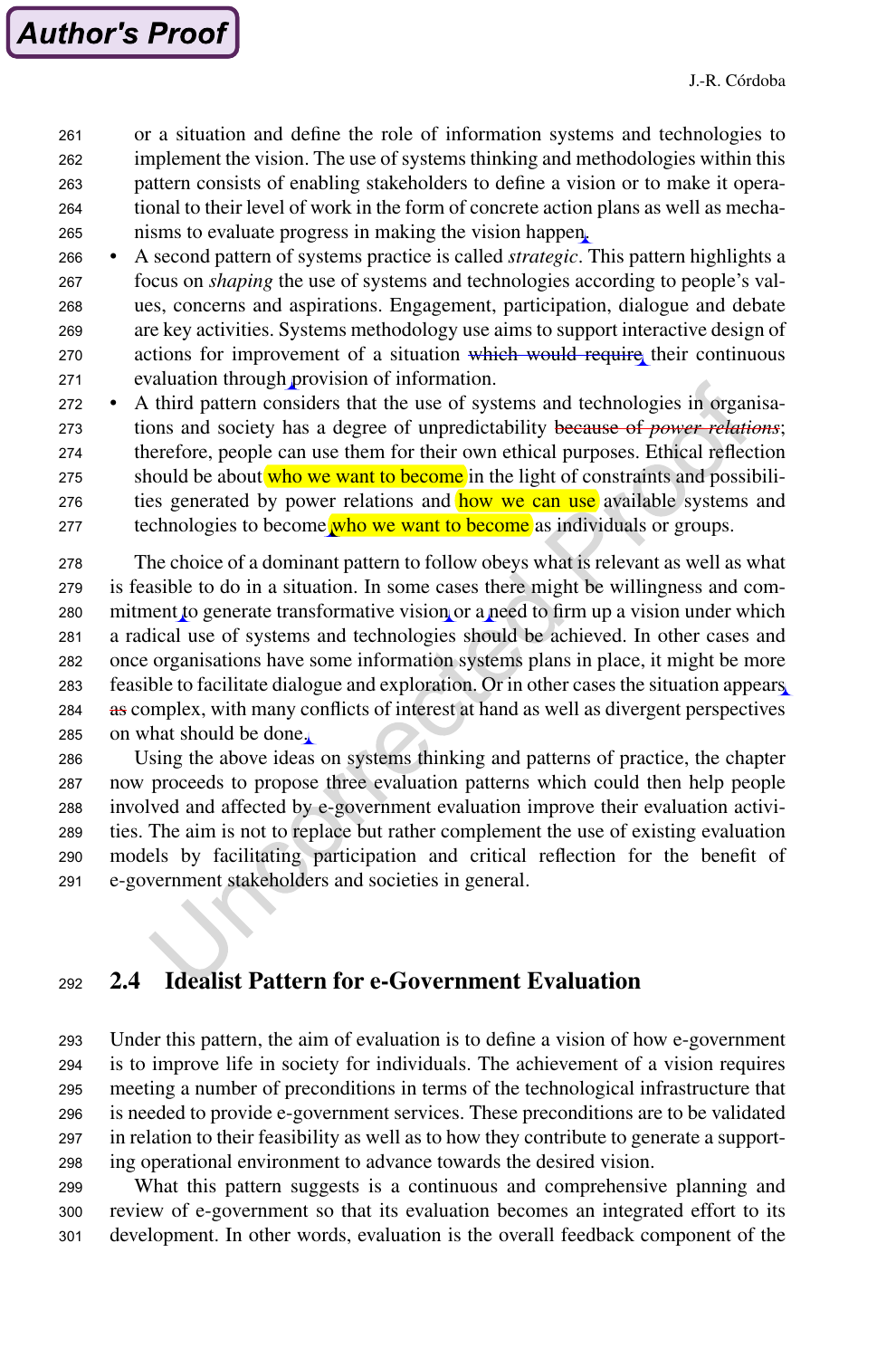- **Author's Proof** 
	- 2 Systemic Patterns of Practice to Improve e-Government Evaluation

e-government system (Irani et al. [2008](#page-15-0)). This also means that there is continuous and participative learning about e-government and its desired impacts within and beyond government organisations. Learning to see what works and what does not becomes essential. 302 303 304 305

The pattern offers evaluation stakeholders an opportunity to 'start from scratch' and define the vision of an ideal system of e-government *within* an ideal system of society. A future society should cater for the needs and concerns of present and new generations. In such a society, existing problems of the present time are not only solved or resolved but dissolved (Ackoff [1981](#page-14-0)). 306 307 308 309 310

Under this pattern evaluation stakeholders can then define or review the purposes attributed to e-government systems and how the intended efficiencies serve societal improvements in a future society. In this way they can also redefine the purpose and activities of evaluation so that existing evaluation models can be reviewed. The following questions could help evaluators and other stakeholders engage in creative thinking about e-government and its evaluation: 311 312 313 314 315 316

### *2.4.1 General Questions to Formulate a Vision*

| • What sort of society do we want in the future? How does this vision meet the 318 |     |
|------------------------------------------------------------------------------------|-----|
| needs and aspirations of different stakeholders?                                   | 319 |
| • What transformations are required to move forward? Are these transformations     | 320 |
| desirable?                                                                         | 321 |
| • What e-government infrastructure and services are to be provided to achieve 322  |     |
| desired transformations?                                                           | 323 |

317

#### *2.4.2 Specific Questions to (Re)define the Evaluation of e-Government* 324 325

- How can progress to implement the stated vision and transformations be monitored in terms of objectives or critical success factors? What indicators are needed? 326 327 328
- What data is required for their evaluation? How can this data be obtained from existing evaluation models? 329 330
- How can the vision be refined or modified periodically? Who should be involved? 331

The set of evaluation indicators to assess progress towards achieving the stated vision can also be designed as part of a 'viable system' in terms of the information that it can provide to different government managerial levels to help them deal with complexity at each level (Beer [1985](#page-14-0)). In each level, the evaluation system would contribute to assess the achievement of that level's purpose in relation to a vision by providing information and opportunities for communication with that level's environment (local, regional, national) (Espinosa and Maimani [2010\)](#page-14-0). 332 333 334 335 336 337 338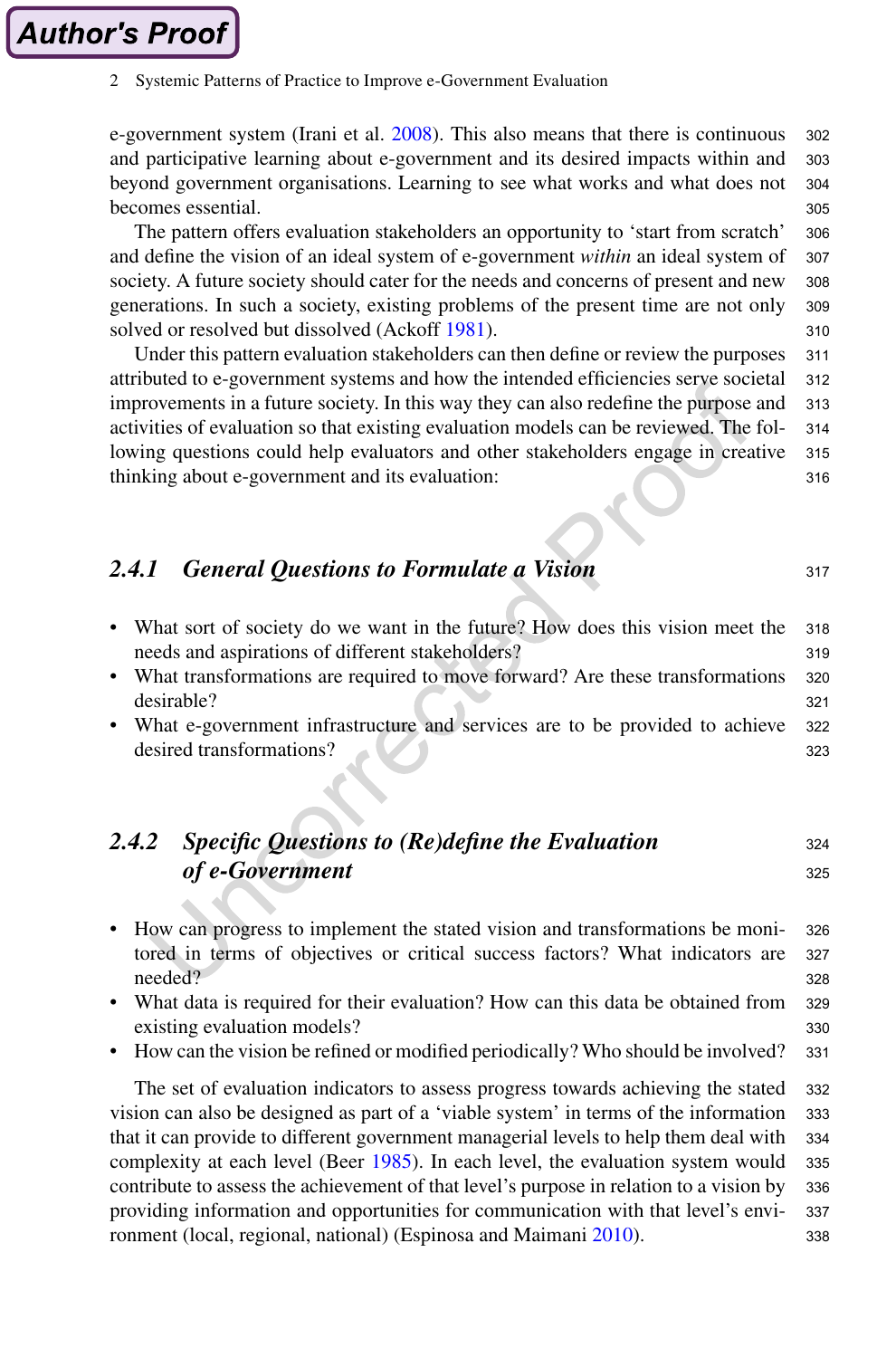#### **2.5 Strategic Pattern for e-Government Evaluation** 339

In cases where 'free thinking' to formulate a desired vision of society and e-government cannot take place or is difficult to be achieved, an alternative and complementary pattern of practice would focus on learning about how people can make best use of existing e-government services. This pattern privileges an interpretive evaluation type of evaluation in which different concerns, issues and claims about provision of services can be surfaced or raised by stakeholders (Guba and Lincoln [1989](#page-15-0)). 340 341 342 343 344 345 346

A strategic pattern facilitates dialogue and mutual understanding. There could be a variety of purposes attributed to e-government by stakeholders. Therefore, it becomes necessary to enable stakeholders to elicit their perceptions about the role(s) that e-government and its services are currently playing to address people's concerns, values and aspirations. In line with this, e-government systems would then provide information to support meaningful and purposeful activities of stakeholders (Checkland and Holwell [1998](#page-14-0); Wilson [2002](#page-16-0)). This information can be then compared with the information provided by existing evaluation models or approaches. Suggestions to improve both e-government services and the information they provide can be drawn to inform future policies and plans. 347 348 349 350 351 352 353 354 355 356

The following questions are inspired in the idea of an information system as a supporting system of organisational action (Checkland and Holwell [1998](#page-14-0); Wilson [2002\)](#page-16-0) and can help e-government stakeholders elicit their perceptions about the support they receive from e-government services: 357 358 359 360

- How does e-government currently or potentially help you take purposeful action? 361
- What changes in existing e-government services and what new services are required to provide adequate support to action? 362 363
- What information is required to assess this support? 364
- How can this information be obtained through current or new evaluation models or activities? 365 366
- How can new or emergent purposes be included in evaluation? 367

These questions could work best when stakeholders consider that there are genuine and noncoercive opportunities for dialogue and participation. Stakeholders should be able to feel at ease and share as well as represent their perceptions. In situations where people do not feel safe expressing themselves other methods (i.e. observations, confidential interviews) should be used. 368 369 370 371 372

Answers to the above questions would help people administering evaluation activities (evaluators) to consider developing *systemic changes* to improve e-government evaluation. An example of a systemic change is the following: A suggestion to improve the computer interface of an e-government service (i.e. pay a single tax with a single click) is linked to an improvement in the underlying process, to a change in the law and even to a friendlier use of this service by both providers and users, all of which can generate a climate of mutual trust and learning. This type of change results from considering what is meaningful to people in a situation as 373 374 375 376 377 378 379 380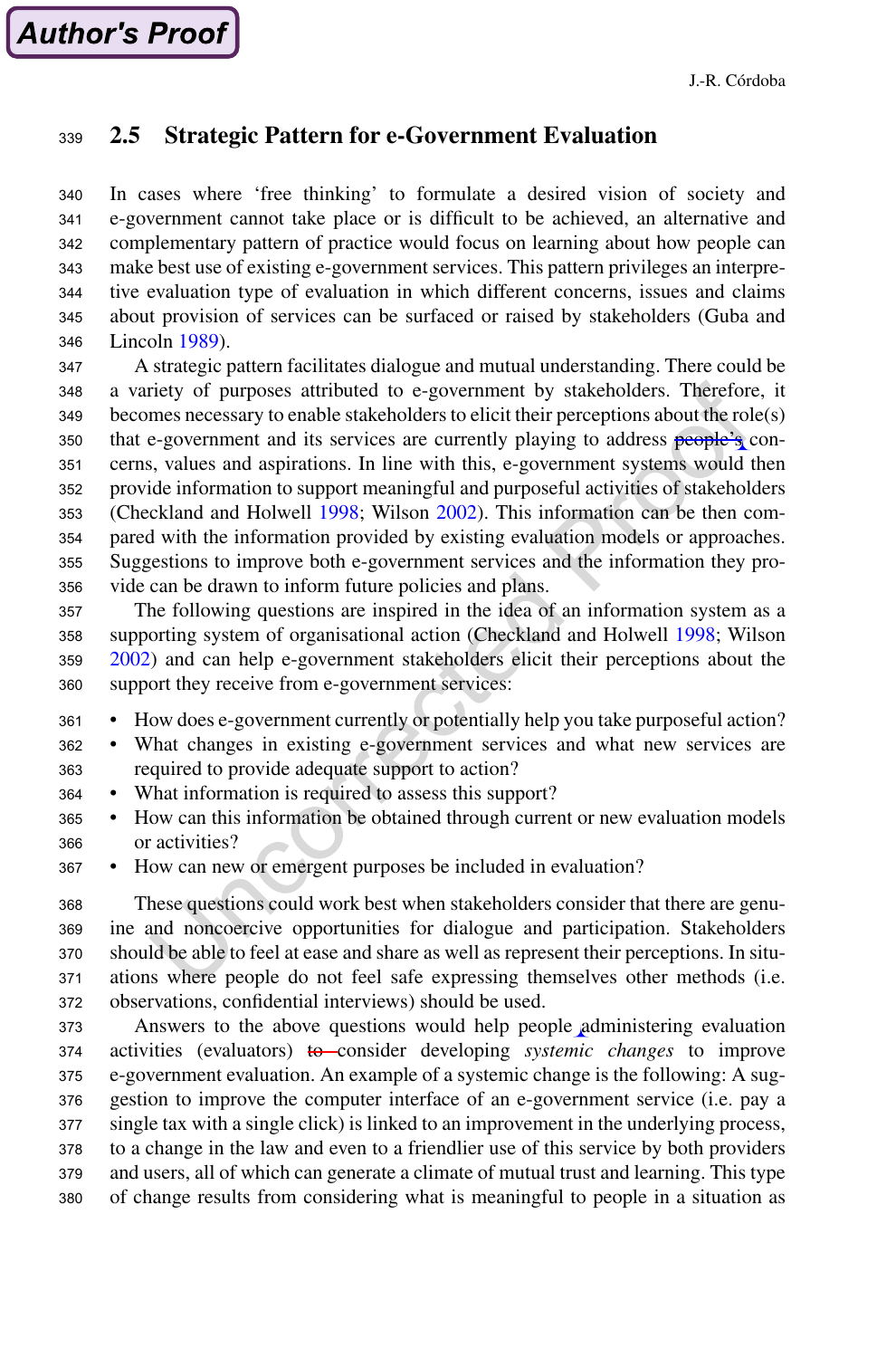**Author's Proof** 

2 Systemic Patterns of Practice to Improve e-Government Evaluation

well as defining agendas for action that cover technical, organisational and cultural aspects (Checkland [1981\)](#page-14-0). Under this pattern of practice, stakeholders should aim to propose systemic changes through e-government evaluation as a way to ensure that e-government systems serve different audiences within and beyond government. 381 382 383 384

385

### **2.6 Power-Based Pattern of Evaluation**

In many societies the issue of stakeholder participation for evaluation of government plans and policies is contentious, as there are stakeholder groups (including government itself) who have greater influence than others in setting the agenda; this is also the case of e-government (Chircu [2008\)](#page-14-0). Whilst governments often pride themselves in making their activities more efficient, transparent or accountable via e-government services, citizens and other stakeholder groups have divergent or opposing views about what has really been achieved. For instance, the processing of online welfare benefits might be regarded as a success in efficiency according to official government indicators, whereas it can be seen as a sign of exclusion or marginalisation by elderly or non-technology literate people. 386 387 388 389 390 391 392 393 394 395

Concerns of powerless stakeholders could remain invisible if they are not publicly acknowledged *and* addressed via policies or plans (Midgley [1992\)](#page-15-0). Governments could find it challenging to acknowledge a diversity of views through their official channels (i.e. government websites or portals). They could also find it difficult to effectively use stakeholder participation, in particular, when using traditional models of e-government evaluation. As expressed by Colombian evaluators, 396 397 398 399 400 401

A citizen [stakeholder] who actively takes part [in contributing with ideas in the e-government evaluation process] wants to know if his/her participation had an effect …the perception is that citizens' [online] comments are not taken into account…the more [and visible] feedback a citizen receives the more motivated s/he gets to continue participating…. (brackets added) (excerpt from interview) (Rodriguez and Cusba [2011\)](#page-16-0) 402 403 404 405 406

This is not only a difficulty experienced in Colombia but elsewhere, where stakeholders do not see how their participation influences e-government evaluation (Irani et al. [2005](#page-15-0)) and they can feel marginalised. Masked as a form of freedom, involvement of people in e-government consultations or surveys becomes a constraint for them to do 'otherwise' than they are asked to (Foucault [1982, 1984](#page-15-0)). People become subjects of power; in other words, they become subjected to a particular way of evaluating that forces them to behave and act as prescribed. 407 408 409 410 411 412 413

However, this link between people and evaluation can (and should) be continuously *broken*. A power-based pattern of e-government encourages stakeholders to make use of available systems and technologies (including existing e-government systems and evaluation methods) to continuously analyse and redefine who they want to become according to their own ethics. Stakeholder groups can *also* use social media (blogs, forums, messaging) to respond to government decisions and policies or deliberate about/contribute to generate new ideas which are more attuned to what 414 415 416 417 418 419 420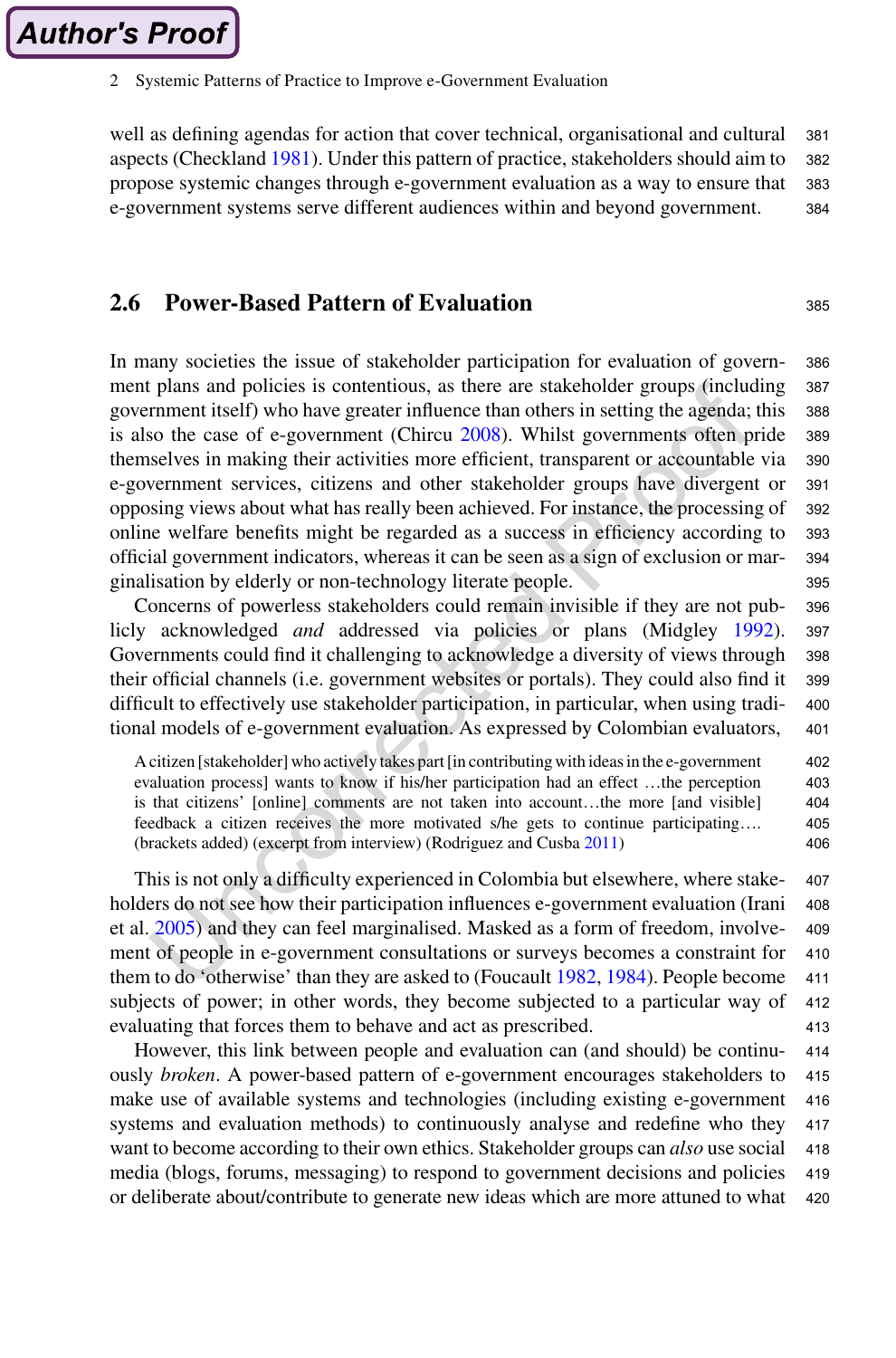they want (Petrizzo and Palm [2009](#page-16-0)). Both individuals and groups can exert pressure at different levels by mobilising, contributing to or influencing public opinion. 421 422

This pattern suggests the existence of a space of interaction between government stakeholders alongside 'traditional' communication channels in evaluation in which they can use social media technologies to interact according to what they think is ethical. This pattern enables the inclusion of social media content as a valuable source of evaluation data and thus the uneasy but necessary coexistence of different forms of evaluation of e-government plans, policies and services. Under this pattern evaluation becomes a series of social-media-based evaluations, in which there are different goals being proposed, discussed or assessed, with different notions of efficiency being formulated and monitored by government and stakeholders. 423 424 425 426 427 428 429 430 431

However, evaluation under this pattern is not a one-sided set of activities. Governments themselves can also use social media to enhance their possibilities to show transparency and accountability (Bertot et al. [2010](#page-14-0)). An Internet-enabled evaluation pattern of practice like the one proposed here should also be considered a contested one in which different power relations are at play (Castells [2001](#page-14-0)). Thus, stakeholders should make careful use of this space, given that they can be reinforcing the very same power relations that they aim to resist (Henman [2010](#page-15-0)). 432 433 434 435 436 437 438

This pattern thus suggests continuous reflection and redefinition of evaluation activities and their purposes. The following questions could help stakeholders to devise ways to start thinking about how best to operate within possibilities and constraints that are offered by evaluation as a space for interaction: 439  $440$ 441 442

- • How do our contributions to both official and/or social media evaluations reinforce, resist or develop new knowledge about e-government services and their notions of efficiency? 443 444 445
- What type of evaluation subjects are we becoming? 446
- Who do we want to become as individuals or groups? 447
- • How can we use official and/or social media evaluation systems to serve our own ethical purposes? 448 449

These questions could also help people to reflect on how the use of the previous two patterns of evaluation (idealist and strategic) can have consequences in the activities of stakeholders and enable them to critically use evaluation activities to suit their own ethically driven purposes. 450 451 452 453

#### **2.7 Concluding Remarks** 454

This chapter has presented three different patterns as tools to help make the evaluation of e-government more meaningful towards societal improvement. Traditional evaluation models make unquestionable assumptions about the meaning of efficiency which contribute to generate passivity in evaluation stakeholders. These models mask a number of limitations under their claims for objectivity. 455 456 457 458 459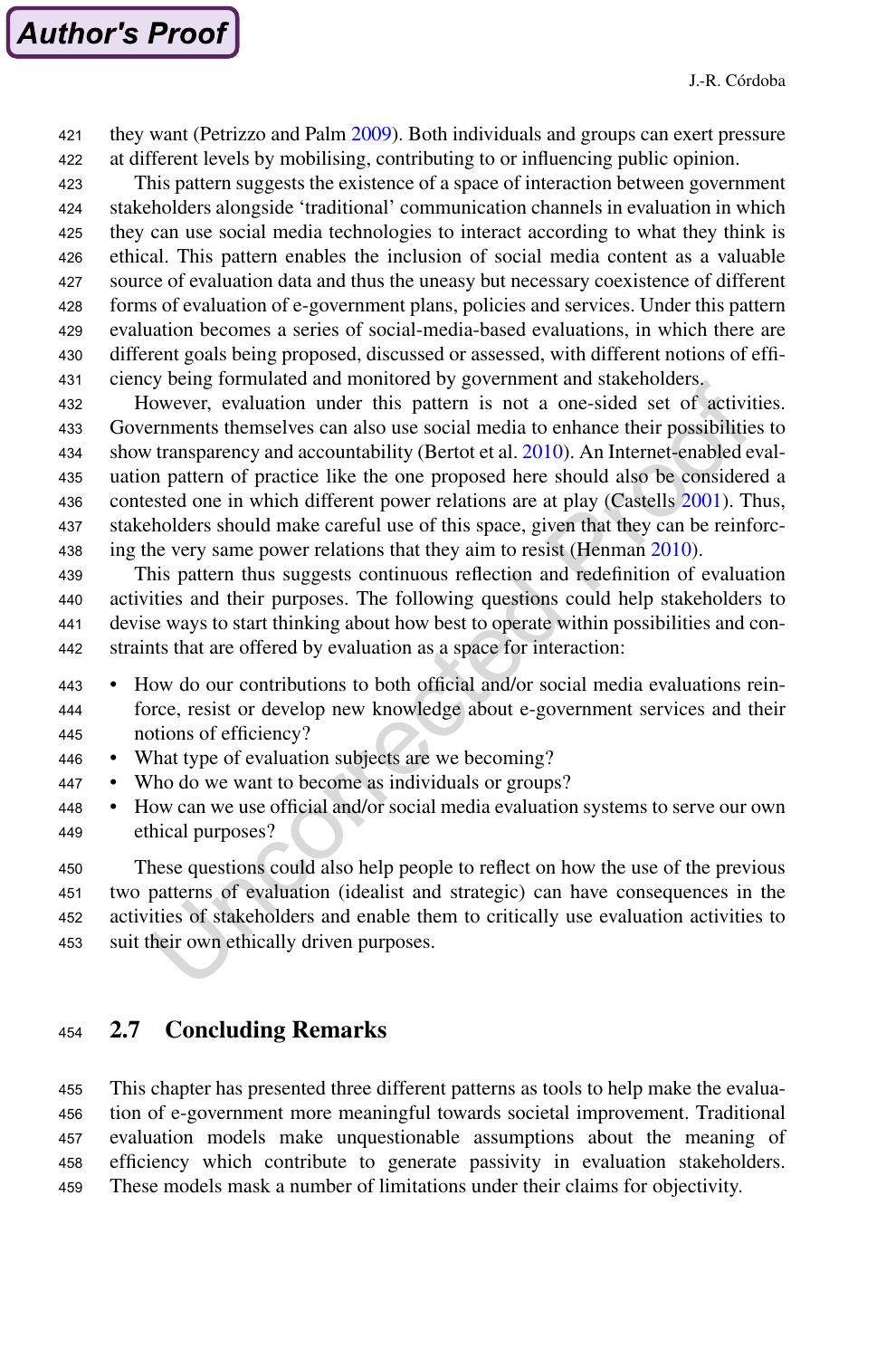**Author's Proof** 

2 Systemic Patterns of Practice to Improve e-Government Evaluation

The chapter has explored a case of e-government evaluation in Colombia and provided insights into the challenges that arise in practice when traditional evaluation models are used in practice. Challenges are about the quantification of evaluation results, the role of evaluation experts and how evaluation can inform future action. Using ideas of systems thinking, a number of complementary patterns have been proposed to address these challenges and facilitate critical reflection and action in e-government evaluation. These patterns foster joined-up thinking and collaboration between stakeholders whilst empowering them to contribute to e-government evaluation and societal improvement. 460 461 462 463 464 465 466 467 468

Patterns can be used individually or in combination  $\Theta$  each other because they address a number of different challenges in evaluation. Stakeholders should be able to decide what particular combination of patterns suits their own evaluation situation and context. The Colombian case illustrates that in practice evaluation challenges are interlinked. For instance, a need for better quantification in evaluation can lead stakeholders to discuss how best to use evaluation results and vice versa, and both of them have consequences for how people decide to meaningfully evaluate e-government services according to what they think is ethical to do. 469 470 471 472 473 474 475 476

Many governments would welcome the possibility of new ideas about e-government evaluation, only to realise that they need to 'let go' or question ingrained evaluation ideas or 'best practices', some of which are being forcefully imposed externally (for instance, by international funding bodies). Other governments might acknowledge that their definition of how e-government contributes to societal improvement is far from clear (Calista and Melitsky [2007](#page-14-0)). In either case, the proposed patterns and questions formulated in each of them can help e-government stakeholders to start a conversation about e-government as a serving system for society. From there, they can devise ways to act to advance in the accomplishment of desired ideals and purposes with this system in mind. 477 478 479 480 481 482 483 484 485 486

The practical use of the proposed patterns could have the following implications for e-government evaluation: 487 488

- The assumptions about e-government efficiency and how they are shared (or not) by different stakeholders should be questioned. 489 490
- The purposes of e-government services should be discussed alongside their perceived support by stakeholders. 491 492
- • The ethics of evaluation should direct stakeholder engagement.
- • The use of social media in e-government evaluation affairs should be encouraged. 494

493

At the *policy level*, the proposed patterns aim to challenge an existing 'command and control' mentality in policymaking, in which a predefined goal is not questioned but followed (Chapman [2002;](#page-14-0) Seddon [2008](#page-16-0)). To support patterns' use, e-government evaluation policies should encourage and facilitate joined-up thinking, exploration of alternatives, continuous learning and genuine stakeholder participation according to the realities and possibilities of specific evaluation contexts. Insights obtained by the use of patterns should inform future policy definitions, and in this way policy formulation for e-government and its evaluation can be richer and more 495 496 497 498 499 500 501 502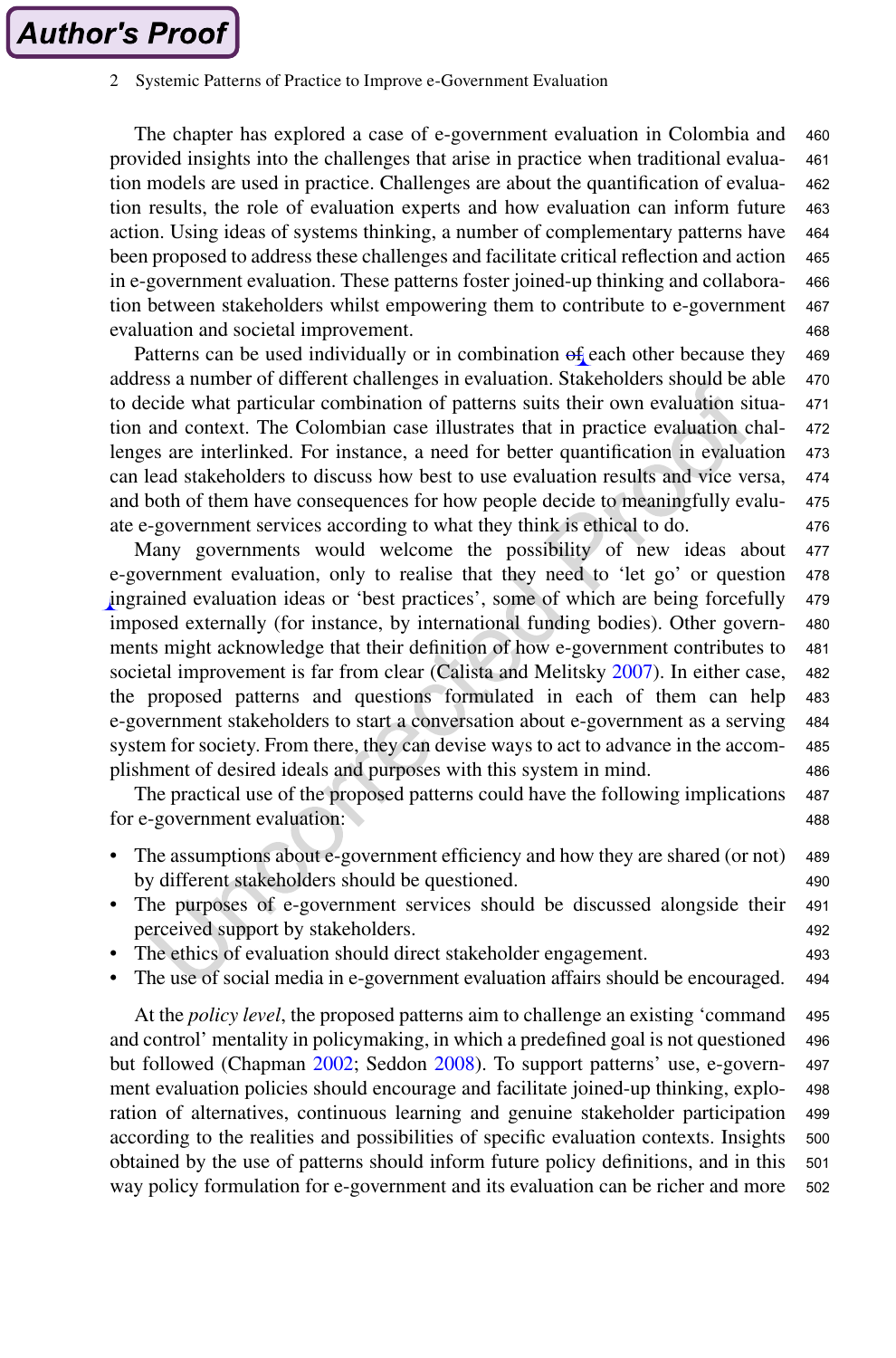<span id="page-14-0"></span>

sensitive to the situations experienced by stakeholders. The patterns together have the potential to generate a learning system about e-government policy and its evaluation or measurement that could benefit governments, other stakeholders and society in general. 503 504 505 506

The ideas of this chapter are far from definite in providing a silver bullet to improve e-government evaluation. However, the insights and reflections aim to open up new directions for research in the practice of e-government evaluation and in this way contribute to improve relations between governments and the societies 507 508 509 510

that they serve. 511

**Acknowledgement** The author wishes to thank evaluators from the Colombian government (Programa Gobierno en Línea) for their invaluable insight, advice and information in relation to this chapter. 512 513 514

#### **References** 515

- Ackoff R (1981) Creating the corporate future: plan or to be planned for. Wiley, New York 516
- Alshawi S, Alalwany H (2009) E-government evaluation: citizen's perspective in developing countries. Inform Tech Dev 15(3):193–208 517 518
- Andersen KV, Henriksen HZ (2006) E-government maturity models: extension of the Layne and Lee model. Govern Inform Q 23:236–248 519 520
- Beer S (1985) Diagnosing the system for organisations. Wiley, Chichester 521
- Bertot JC, Jaeger P, Grimes J (2010) Using ICTs to create a culture of transparency: e-government and social media as openness and anti-corruption tools for societies. Govern Inform Q 27:264–271 522 523
- Calista D, Melitsky J (2007) E-government and e-governance: converging constructs of public sector information and communication technologies. Publ Admin Q 31(1–2):87–120 524 525
- Castells M (2001) The internet galaxy: reflections on internet, business and society. Oxford University Press, Oxford 526 527
- Chapman J (2002) System failure: why governments must learn to think differently. Demos Institute, London 528 529
- Checkland P (1981) Systems thinking, systems practice. Wiley, London 530
- Checkland P, Holwell S (1998) Information, systems and information systems: making sense of the field. Wiley, Chichester 531 532
- Checkland P, Poulter J (2006) Learning for action: a short definitive account of soft systems methodology and its use for practitioners, teachers and students. Wiley, Chichester 533 534
- Chircu A (2008) E-government evaluation: towards a multidimensional framework. Electron Govern Int J 5(4):345-363 535 536
- Ciborra C (2005) Interpreting e-government and development: efficiency, transparency or governance at a distance? Inform Tech People 18(3):260–279 537 538
- ColombiaDigital (2006) Programa agenda de conectividad—programme update of the Colombian government initiative on e-government. ColombiaDigital, Bogotá 539 540
- Connolly R, Bannister F, Kearney A (2010) Government website service quality: a study of the Irish revenue online service. Eur J Inform Syst 19(6):649–667 541 542
- Córdoba JR (2009) Systems practice in the information society. Taylor and Francis (Routledge), New York 543 544
- Espinosa A, Maimani MA (2010) A holistic approach to e-government: ongoing research in Oman. In: Cordoba JR, Ochoa-Arias A (eds) Systems thinking and e-participation: ICT in the 545 546
- governance of society. IGI Global, Hershey, PA, pp 109–134 547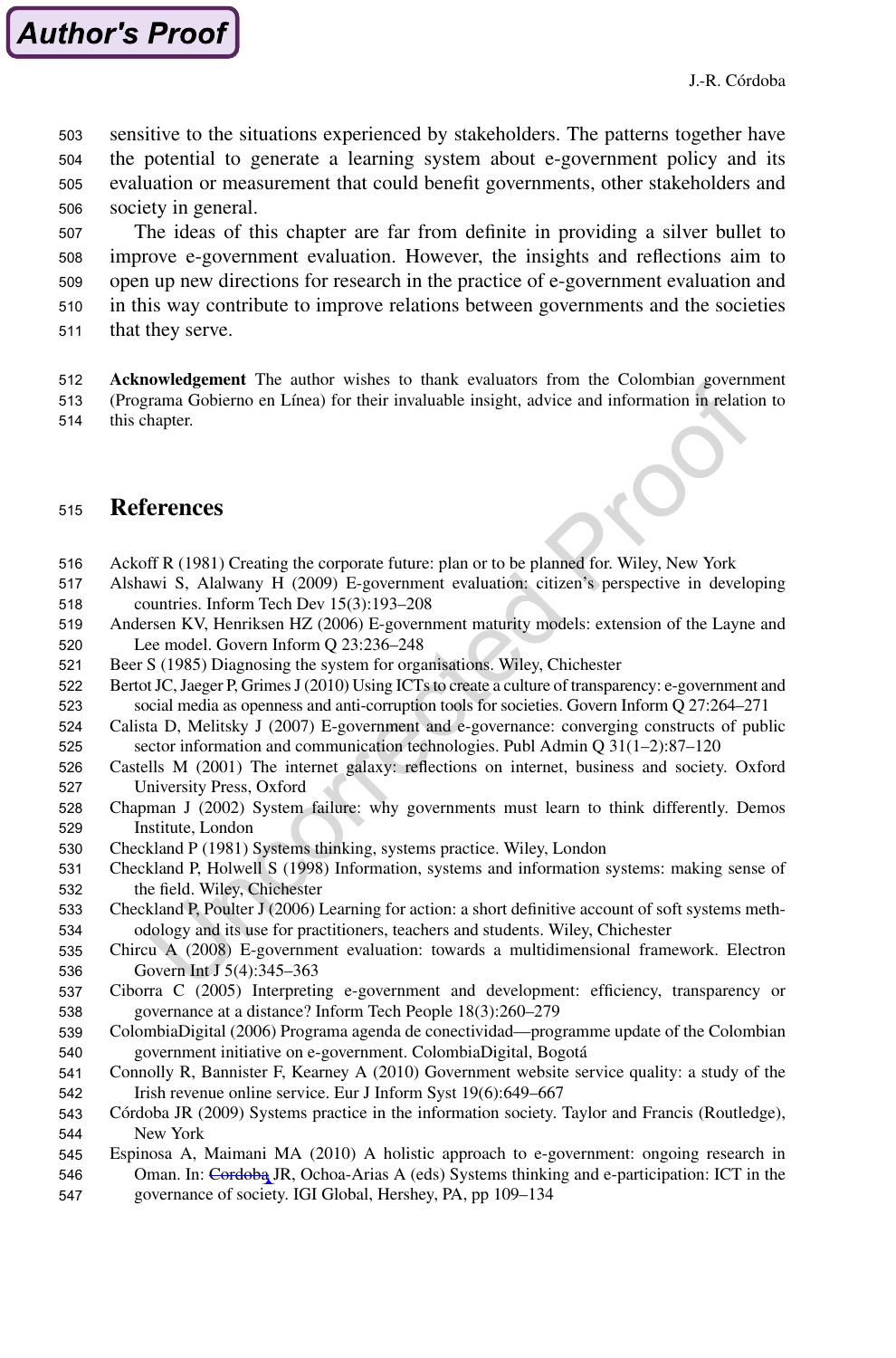# <span id="page-15-0"></span>**Author's Proof**

2 Systemic Patterns of Practice to Improve e-Government Evaluation

| Farbey B, Land F, Targett D (1999) Moving IS evaluation forward: learning themes and research      | 548 |
|----------------------------------------------------------------------------------------------------|-----|
| issues. J Strat Inform Syst 8(2):189-207                                                           | 549 |
| Foucault M (1982) Afterword: the subject and power. In: Dreyfus H, Rabinow P (eds) Michel          | 550 |
| Foucault: beyond structuralism and hermeneutics. The Harvester Press, Brighton, pp 208-226         | 551 |
| Foucault M (1984) The ethics of the concern of the self as a practice of freedom. In: Rabinow P    | 552 |
| (ed) Michel Foucault: ethics subjectivity and truth: essential works of Foucault 1954-1984         | 553 |
| (trans: Hurley R). Penguin, London, p 281-301                                                      | 554 |
| Gilbert D, Balestrini G, Littleboy D (2004) Barriers and benefits in the adoption of e-government. | 555 |
| Int J Public Sector Manag 17(4):286-301                                                            | 556 |
| GovLinea (2009) El gobierno en linea en colombia, vol 88. Ministerio de Tecnologias de la          | 557 |
| Informacion y Comunicaciones, Bogota                                                               | 558 |
| GovLinea (2011) Aplicación de la metodología de monitoreo y evaluación de gobierno en línea en     | 559 |
| colombia-presentación de resultados-entidades-comparativo 2008-2009-2010-2011.                     | 560 |
| Colombia's e-government evaluation model and evaluation results (2008 to 2011). Centro             | 561 |
| Nacional de Consultoria, Bogota, Colombia. http://programa.gobiernoenlinea.gov.co/apc-aa-fil       | 562 |
| es/5854534aee4eee4102f0bd5ca294791f/Agenda_de_Conectividad_Entidades_2011_VF.pdf                   | 563 |
| Grimsley M, Meehan A (2007) E-government information systems: evaluation led design for pub-       | 564 |
| lic value and client trust. Eur J Inform Syst 16(2):134-148                                        | 565 |
| Guba EG, Lincoln YS (1989) Fourth generation evaluation. Sage Publications, Newbury Park, CA       | 566 |
| Gupta MP, Jana D (2003) E-government evaluation: a framework and case study. Govern Inform         | 567 |
| Q 20:365-387                                                                                       | 568 |
| Heeks R, Bailur S (2007) Analyzing e-government research: perspectives, philosophies, theories,    | 569 |
| methods and practice. Govern Inform Q 24:243-265                                                   | 570 |
| Henman P (2010) Governing electronically: e-government and the reconfiguration of public           | 571 |
| administration, policy and power, 1st edn. Palgrave MacMillan, Basingstoke                         | 572 |
| Holmes D (2001) Egov: ebusiness strategies for government. Nicholas Brealey, London                | 573 |
| Irani Z, Love PE (2001) The propagation of technology management taxonomies for evaluating         | 574 |
| investments in information systems. J Manag Inform Syst 17(3):161-177                              | 575 |
| Irani Z, Love PE, Elliman T, Jones S, Themistocleus M (2005) Evaluating e-government: learning     | 576 |
| from the experiences of two UK local authorities. Inform Syst $J 15(1):61-82$                      | 577 |
| Irani Z, Love P, Jones S (2008) Learning lessons from evaluating e-government: reflective case     | 578 |
| experiences that support transformational government. J Strat Inform Syst 17:155-164               | 579 |
| Jackson MC (2003) Creative holism: systems thinking for managers. Wiley, Chichester                | 580 |
| Layne K, Lee J (2001) Developing fully functional e-government: a four stage model. Govern         | 581 |
| Inform Q 18:122-136                                                                                | 582 |
| Marche S, McNiven J (2003) E-government and e-governance: the future isn't what it used to be.     | 583 |
| Can J Admin Sci 20(1):74-86                                                                        | 584 |
| Mattelart A (2003) The information society: an introduction (trans: Taponier S, Cohen J). Sage,    | 585 |
| London                                                                                             | 586 |
| Midgley G (1992) The sacred and profane in critical systems thinking. Syst Pract 5:5–16            | 587 |
| Midgley G (2000) Systemic intervention: philosophy, methodology and practice. Kluwer               | 588 |
| Academic/Plenum, New York                                                                          | 589 |
| Mincomunicaciones (2007) Agenda de conectividad—gobierno en línea y plan de acción 2007            | 590 |
| (power point presentation no. 39). Ministerio de Comunicaciones, Bogotá                            | 591 |
| Ndou V (2004) E-government in developing countries: opportunities and challenges. Electron J       | 592 |
| Inform Syst Dev Countr 18(1):1-24                                                                  | 593 |
| Northcott D, Taulapapa TM (2012) Using the balanced scorecard to manage performance in public      | 594 |
| sector organizations—issues and challenges. Int J Public Sector Manag 25(3):166-191                | 595 |
| Olphert W, Damoradan L (2007) Citizen participation and engagement in the design of                | 596 |
| e-government services: the missing link in effective ICT design and delivery. J Assoc Inform       | 597 |
| Syst 8(9):491-507                                                                                  | 598 |
| Papadomichelaki X, Mentzas G (2012) e-GovQual: a multiple-item scale for assessing                 | 599 |
| e-government service quality. Govern Inform Q 29:98-109                                            | 600 |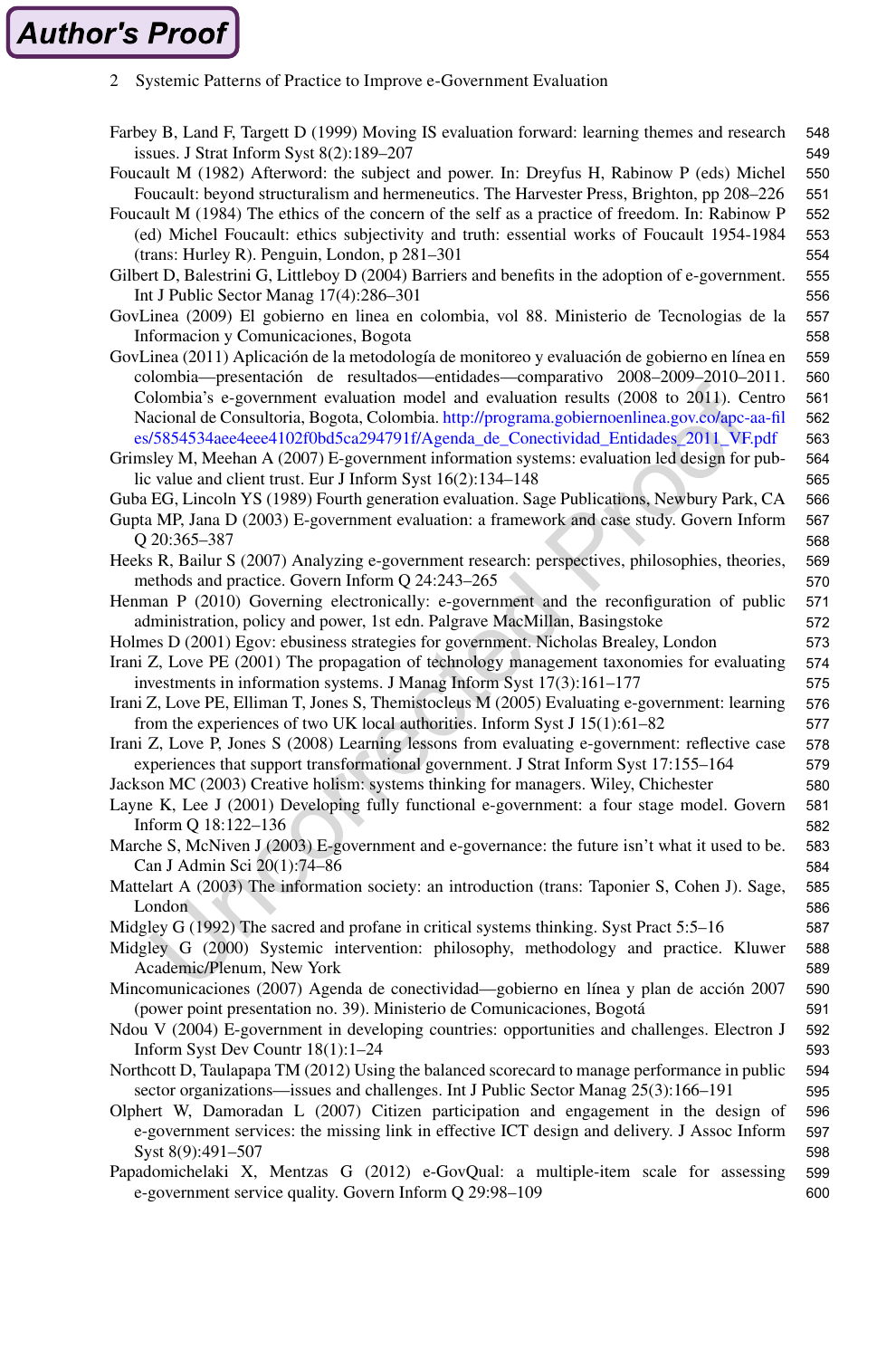## <span id="page-16-0"></span>**Author's Proof**

- Parra D (2011) El gobierno en línea en colombia (electronic government in Colombia), forum presentation. AGESIC—Uruguayan Government Agency for the Information Society and Electronic Government, Montevideo, Uruguay 601 602 603
- Petrizzo M, Palm F (2009) Ways of citizen learning: political deliberation on the internet. In: Córdoba JR, Ochoa-Arias A (eds) Systems thinking and e-participation: ICT in the governance of society. Idea Global, Hershey, PA 604 605 606
- Remenyi D, Sherwood-Smith M (1999) Maximise information systems value by continuous participative evaluation. Logist Inform Manag 12(1/2):145–156 607 608
- Rodriguez A (2011) E-government in Colombia: interview. Ministerio de Comunicaciones y Tecnologias de la Informacion, Bogotá, Colombia 609 610
- Rodriguez A (2012) E-government evaluation in Colombia: personal communication 611
- Rodriguez A, Cusba E (2011) In: Cordoba JR (ed) Evaluation of e-government in Colombia: personal interview. Ministerio de Comunicaciones y Tecnologias de la Informacion, Bogotá, Colombia 612 613
- Seddon J (2008) Systems thinking in the public sector: the failure of the reform regime… and a manifesto for a better way, 1st edn. Triarchy Press, London 614 615
- Sin H (2007) Gobierno en línea en e<del>olombia</del> (electronic government in Colombia)—personal interview. Bogotá, Colombia 616 617
- United Nations (2010) United Nations e-government survey 2010: leveraging e-government at a time of financial and economic crisis. United Nations, New York 618 619
- Verdegem P, Verleye G (2009) User-centered e-government in practice: a comprehensive model for measuring user satisfaction. Govern Inform Q 26:487–497 620 621
- Vision-2019 (2005) 2019 visión eolombia II centenario (Colombia's vision 2019 executive summary report)—propuesta para discusión—resumen ejecutivo. Colombian Government, National Planning Office and Planeta Publishing Company, Bogotá 622 623 624
- Walsham G (1995) Interpretive case studies in IS research: nature and method. Eur J Inform Syst 4(2):74–81 625 626
- Walsham G (1999) Interpretive evaluation design for information systems. In: Willcocks L, Lester S (eds) Beyond the IT productivity paradox. Wiley, Chichester, pp 363–380 627 628
- Wilson B (2002) Soft systems methodology: conceptual model and its contribution. Wiley, Chichester 629 630

[AU2]